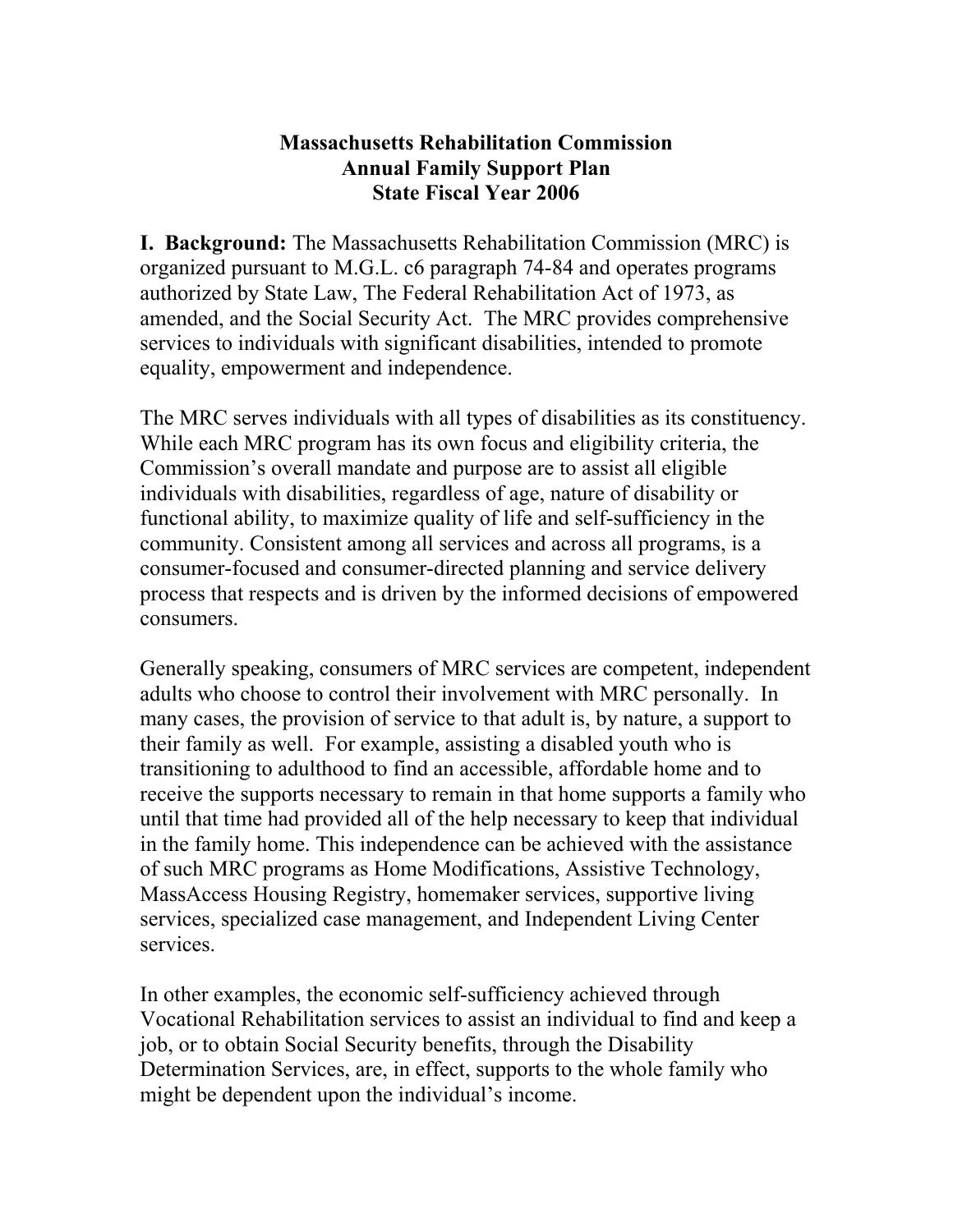While MRC, by nature, is primarily an adult service system, there are a number of services and programs that are available to disabled children or youth. Specifically, the Turning 22 Supported Living Program, Transition to Adulthood Program, the Family Assistance services of the Statewide Head Injury Program, The Transition Services Program, the Housing Modification Loan Program and the Assistive Technology Loan program have no age minimum for eligibility and are utilized by adults and children.

**II. Substantial Consultation**: Consumer Involvement is integral component of all aspects of MRC Services and Programs. This ranges from involvement of the consumer, and where appropriate, his or her legal guardian, in all aspects of development and implementation of an individual service plan.

Through exploration of existing program and service options to participation in the Statewide Rehabilitation Advisory Council to connecting with the Independent Living Centers, consumers direct the types of services they receive, provide direction to the administration in terms of how services should be provided and join their voices to advocate for new and/or different services to best meet their needs. An example of this is the launching in 2005 of the Assistive Technology Loan Program which allows people with disabilities of all ages to purchase a wide range of assistive technology devices, including computers, software, vehicle modifications and other equipment that would otherwise be out of their reach.

In FY'05, avenues for obtaining Substantial Consultation have included:

- Individual Consumer Consultants involved in agency projects and activities such as development of publications including the Consumer Voice, the MRC Annual Report and the HCAP Resource Newsletter,
- An On-line Housing Survey with over 1,000 respondents indicating their preferences for types of housing and housing supports,
- Regional Transition Teams, comprised of consumers, families, family organizations and MRC staff, to continue to improve upon the rehabilitation process for transitioning youth
- Regular meetings of Advisory Boards, including the Statewide Head Injury Advisory Board, the Home Care Assistance Program Advisory Committee, the Statewide Rehabilitation Advisory Council and its Regional and Topic-based subcommittees,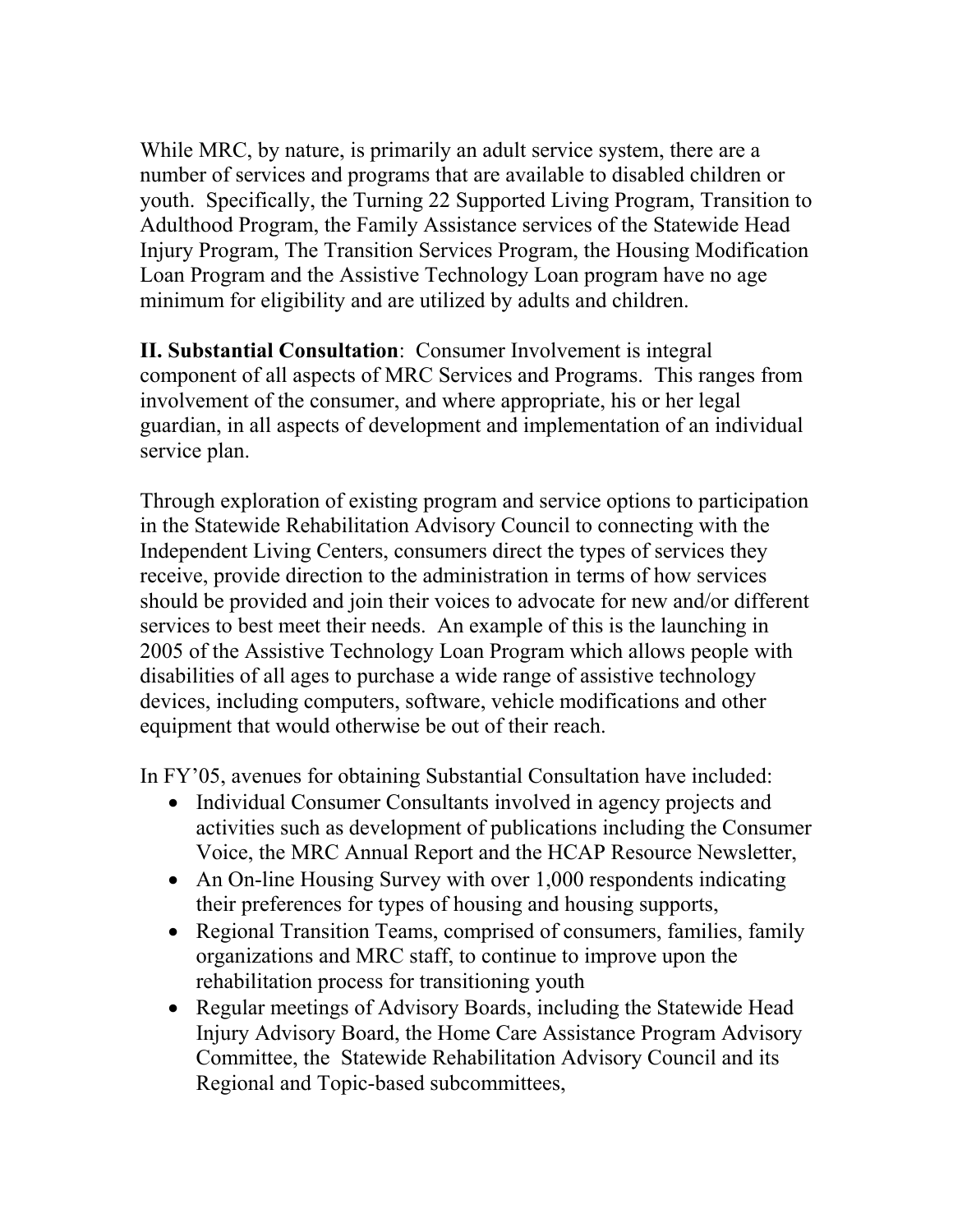• On-going Consumer Satisfaction Survey completion and review.

• Regular meetings of the Statewide Independent Living Council. Moreover, many of the agencies with which MRC contracts are required to have their own advisory councils and other means of consumer input to ensure high quality, satisfactory services.

**III. GOALS FOR FY'06:** For Fiscal Year 2006, in relation to Ch. 171, the MRC has as its major goal, increasing outreach to youth and families to provide information about the types of services and programs available and to ensure effective input from youth, families, and all individuals with disabilities regarding the effectiveness of all MRC programs in meeting the needs of its constituents. Specific objectives include:

- 1. Family Empowerment/Substantial Consultation: Incorporate information about Chapter 171 and the agency's Family Support Plan into existing avenues for substantial consultation, including:
	- Providing information about Ch. 171 to, and seek input from, members of all Regional Transition Teams that meet throughout the state to discuss, plan and implement ways to improve transition services, and
	- Incorporate information about Ch. 171 and the Family Support Plan into a workshop at the MRC  $25<sup>th</sup>$  Annual Consumer Conference which, this year will have an emphasis on bringing youth into leadership.
- 2. Family Leadership: The Statewide Head Injury Program (SHIP) will continue to fund the Brain Injury Association of Massachusetts' I & R services, support group network and prevention programs. It will also continue to offer trainings to families and individuals on such topics of interest to families as substance abuse treatment, pharmacology, and housing, as needed. The Massachusetts Acquired Brain Injury Advisory Board (MBAIAB), which recommends policy, practices and funding for SHIP, is made up of 64% families of and consumers with Acquired Brain Injury.

The Transition to Adulthood Program funds Independent Living Centers to run peer support and independent living planning and support services to disabled teens as they begin to prepare for adulthood.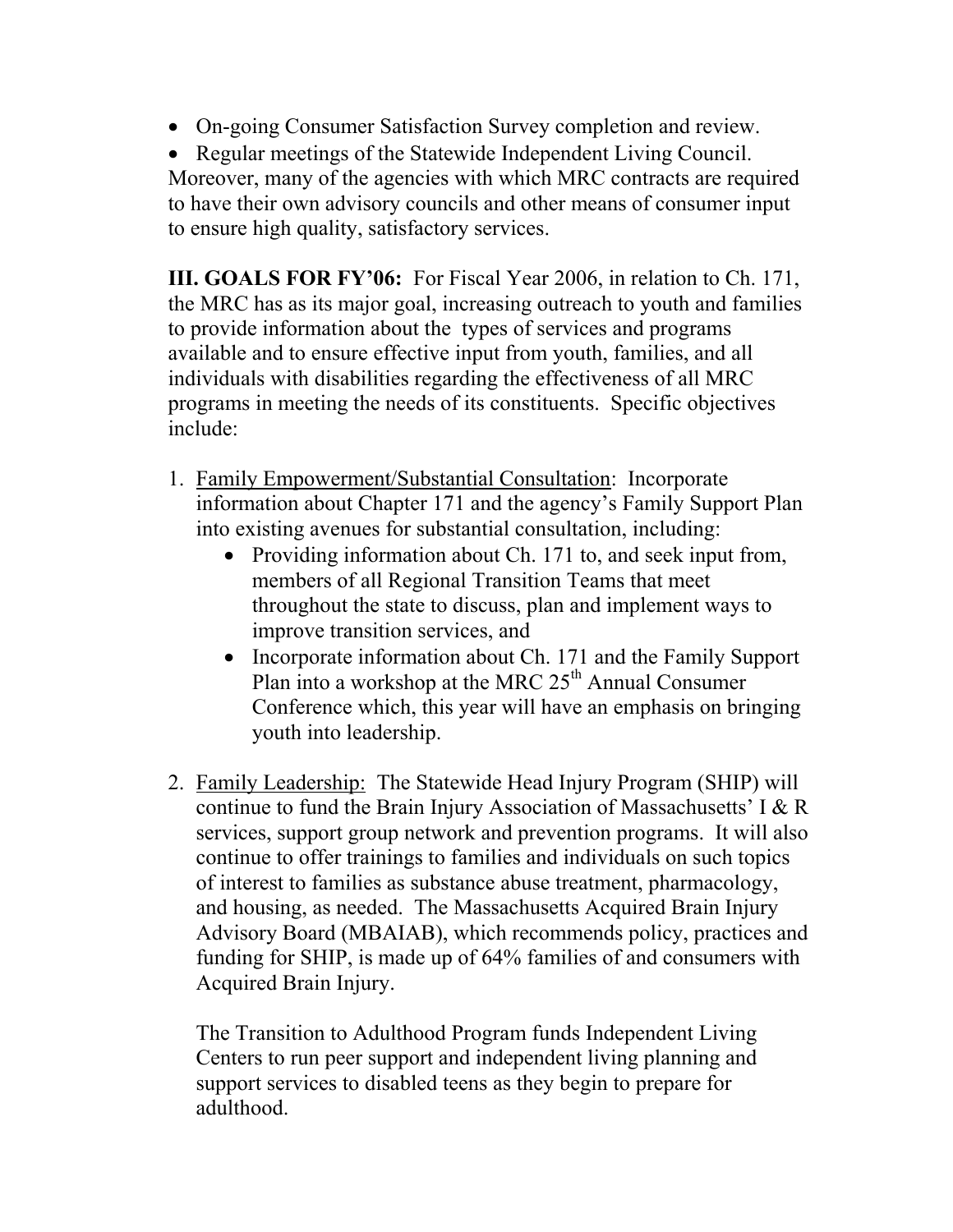Also in FY'06, MRC will fund a Statewide Mentorship program through a contract with Partners for Disabled Youth. This project will match disabled youth, between the ages of 14 and 18 years old, with disabled adults for the purpose of mentoring youth and empowering them to make choices about the types of services to access to assist them in fulfilling their employment and independent living goals.

- 3. Family Resources and Funding: In FY '06, beginning in the fall of 2005, the Statewide Head Injury Program will hold a series of Regional Family and Consumer Forums. The purpose of these forums will be to gather substantial input from consumers and their families regarding the types of services most needed in their communities. The SHIP will gather this information and work with the MABIAB to update the state plan which will drive future program development.
- 4. Accessing Services and Supports: In '06, the MRC Transition Team has, as its objective, the development of clear and comprehensive materials that will inform consumers and families about the array of services available through MRC to assist disabled youth in their transition to adulthood. This will build upon the recently developed informational brochures entitled "  $\sigma \& A$  For Parents" and " $\sigma \& A$  For Students" 'Guides to Vocational Rehabilitation Services for High School Students with Disabilities', and will include information regarding the types of community services available to support both employment and independent living goals. This will include information about Vocational Rehabilitation and Supported Employment Services, Statewide Head Injury Program Services, the Turning 22 and Adult Supported Living Services, Independent Living Center services, Home Care Assistance Program services, the adult Protective Services system, Assistive Technology and Home Modifications and Benefits planning, all of which are currently available at the MRC.

As MRC staff are facilitators and members of the Regional Transition Teams, they will be able to solicit input from youth and family members which will that the materials are readable and provide the information that families most need.